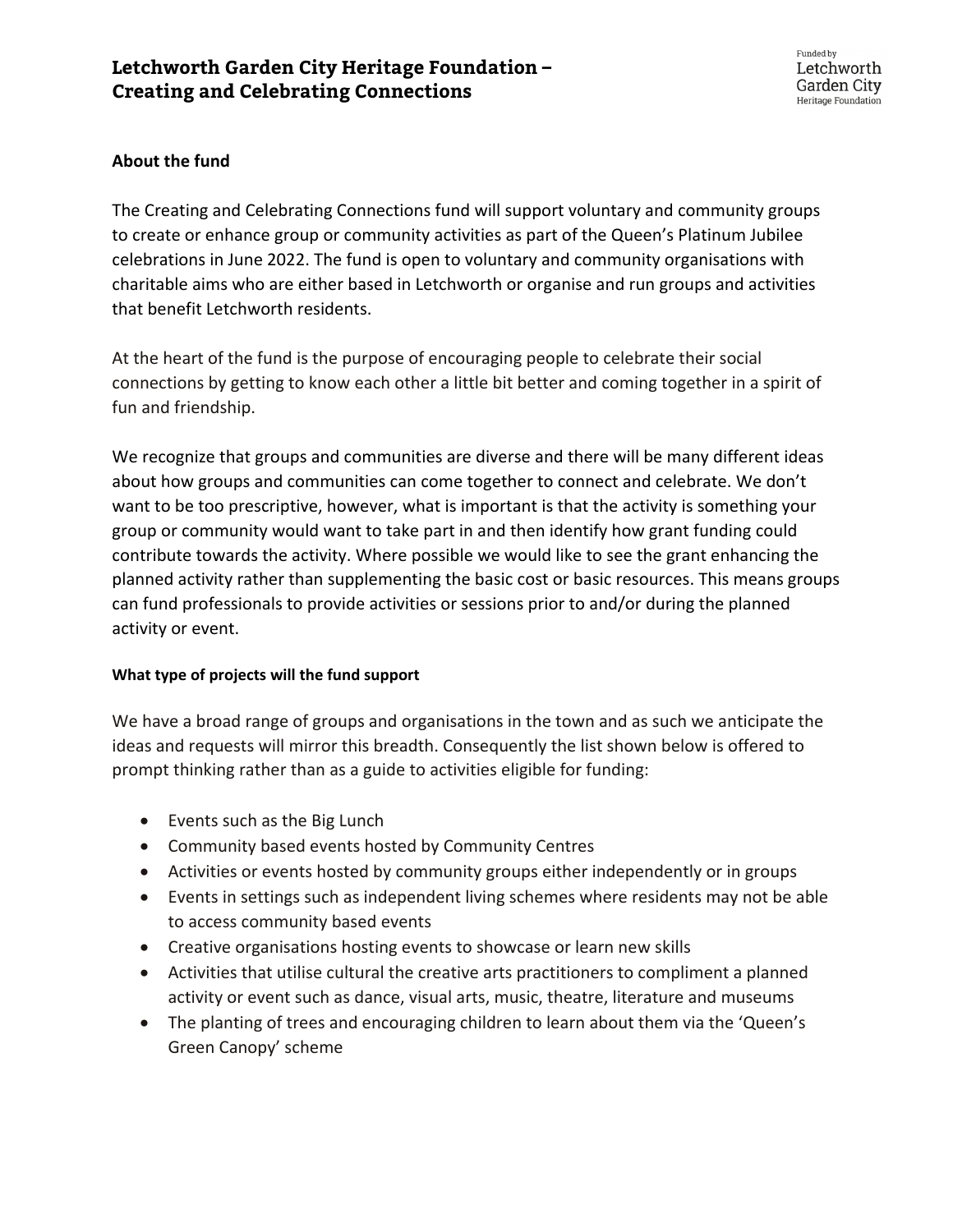It is important to emphasise that this is not a definite list, Letchworth has an innovative and enterprising community sector and we would encourage and welcome a broad range of applications based on the criteria.

# **Timeline**

The application process opens on Wednesday 9<sup>th</sup> March 2022 and the short, simple application can be found [here.](https://www.letchworth.com/sites/default/files/documents/2022-03/Jubilee%20Grants%20App%20Form.docx) Due to the short turnaround of the programme funding will be considered on a rolling programme based on the following two-week periods until the fund has been spent:

Friday 25th March Friday 8th April Friday 22nd April

The project can begin from the day the group receive funding and the activity should take place in June on or around the Queens Platinum Jubilee weekend Thursday  $2<sup>nd</sup>$  June to Sunday  $5<sup>th</sup>$ June 2022.

# **Who can apply?**

The fund is open to voluntary and community organisations with charitable aims and who are either based in a community setting or a geographical or cultural community. It is important the group has a bank account and has the capacity and skills to deliver the proposed event or activity.

The fund will not offer funding to:

- Statutory organisations
- Limited companies, sole traders or partnerships

# **How much can a group apply for:**

Groups can apply for a grant of a maximum of £750

# **What can the grant be used for?**

Eligible costs include:

- Artists fees to create and deliver activities
- Volunteer expenses
- Materials and equipment needed for the event or activity